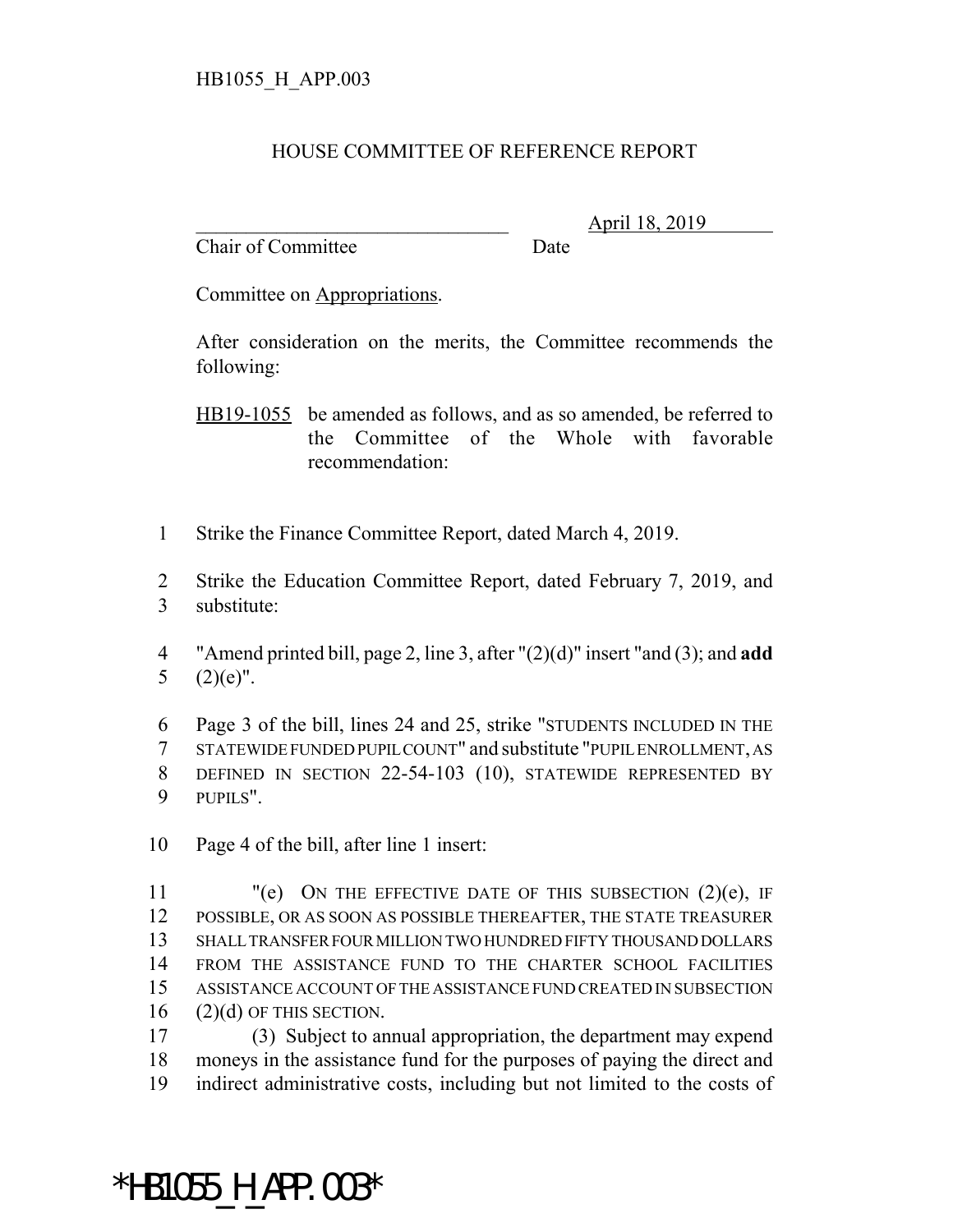conducting or contracting for the financial assistance priority assessment required by section 22-43.7-108 (1), incurred by the division, the board, and the department in exercising their powers and duties pursuant to this article, providing financial assistance, making payments required by section 22-43.7-114, and paying any transaction costs necessarily incurred in connection with the provision of financial assistance as authorized by this article. FOR STATE FISCAL YEAR 2020-21, THE GENERAL ASSEMBLY SHALL APPROPRIATE ONE HUNDRED SIXTY MILLION DOLLARS FROM THE ASSISTANCE FUND FOR USE BY THE BOARD IN PROVIDING FINANCIAL ASSISTANCE IN THE FORM OF MATCHING CASH GRANTS ONLY.".

Page 4 of the bill, after line 25 insert:

 "**SECTION 3.** In Colorado Revised Statutes, **amend** 22-43.7-201 as follows: **22-43.7-201. Full-day kindergarten facility capital construction fund - creation - grants - definitions.** (1) There is hereby established in the state treasury The full-day kindergarten facility capital 17 construction fund, referred to in this part 2 as the "fund". "FUND", IS HEREBY CREATED IN THE STATE TREASURY. The fund shall consist CONSISTS of any moneys annually appropriated thereto by the general 20 assembly for the purposes of this part 2. All interest and income earned 21 on the deposit of moneys in the fund shall be credited to the fund. Any 22 unexpended and unencumbered moneys remaining in the fund at the end 23 of a budget year shall remain in the fund and shall not be credited or 24 transferred to the general fund or any other fund. MONEY THAT THE GENERAL ASSEMBLY MAY APPROPRIATE OR TRANSFER TO THE FUND. THE STATE TREASURER SHALL CREDIT ALL INTEREST AND INCOME DERIVED FROM THE DEPOSIT AND INVESTMENT OF MONEY IN THE FUND TO THE FUND. SUBJECT TO ANNUAL APPROPRIATION BY THE GENERAL ASSEMBLY, THE PUBLIC SCHOOL CAPITAL CONSTRUCTION ASSISTANCE BOARD MAY EXPEND MONEY FROM THE FUND AS SPECIFIED IN THIS PART 2.

 (2) EXCEPT AS OTHERWISE PROVIDED IN SUBSECTION (4) OF THIS SECTION, the public school capital construction assistance board shall use 33 the moneys MONEY in the fund to provide grants or matching grants to any school district or institute charter school that is undertaking a capital construction project to renovate a facility, rent a facility, or provide a temporary auxiliary facility that will be used in conjunction with providing a full-day kindergarten program. The board shall award a grant or matching grant pursuant to this part 2 to a school district or institute charter school only if, without the grant or matching grant, the school

\*HB1055 H APP.003\*  $-2$ -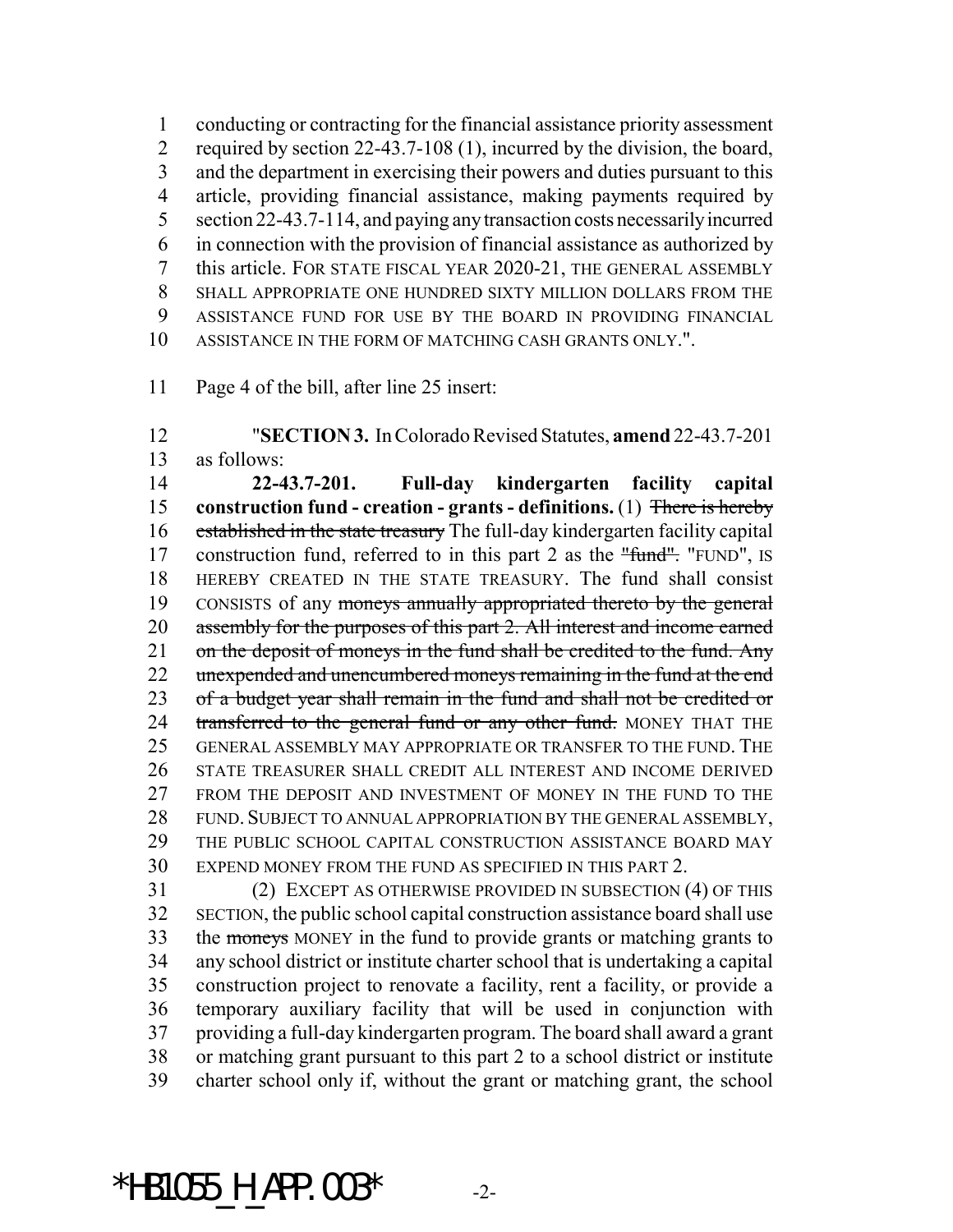district or institute charter school would be unable to provide a facility in which to offer a full day of kindergarten to more students than were offered a full day of kindergarten in the 2007-08 budget year. For purposes of this part 2, "temporary auxiliary facility" means a temporary building that will be placed on the same campus as a main educational facility.

 (3) EXCEPT AS OTHERWISE PROVIDED IN SUBSECTION (4) OF THIS SECTION, each budget year, the board shall use fifty percent of the moneys MONEY in the fund to provide grants pursuant to this part 2 and fifty 10 percent of the moneys MONEY in the fund to provide matching grants pursuant to this part 2.

 (4) (a) AS USED IN THIS SUBSECTION (4), UNLESS THE CONTEXT OTHERWISE REQUIRES:

 (I) "APPLICANT SHARE PERCENTAGE" MEANS, WITH RESPECT TO AN APPLICANT, THE PERCENTAGE OF TOTAL EQUITABLY ADJUSTED FUNDING STATEWIDE FOR BOTH ALL APPLICANTS AND ALL POTENTIAL APPLICANTS WHO DO NOT ACTUALLY APPLY FOR GRANTS AS AUTHORIZED BY THIS SUBSECTION (4) REPRESENTED BY THE EQUITABLY ADJUSTED FUNDING FOR THE APPLICANT.

**(II) "EQUITABLE ADJUSTMENT FACTOR" MEANS, WITH RESPECT TO**  BOTH AN APPLICANT AND A POTENTIAL APPLICANT THAT DOES NOT 22 ACTUALLY APPLY FOR A GRANT AS AUTHORIZED BY THIS SUBSECTION (4) 23 THE SUM OF THE APPLICANT'S:

 (A) SIZE FACTOR, AS DETERMINED PURSUANT TO SECTION 25 22-54-104 (5)(b)(I.5);

 (B) PERCENTAGE OF ENROLLED PUPILS WHO ARE ELIGIBLE FOR 27 FREE OR REDUCED PRICE LUNCH:

28 (C) PERCENTAGE OF ENROLLED PUPILS WHO ARE ENGLISH LANGUAGE LEARNERS, AS DEFINED IN SECTION 22-24-103 (4); AND

 (D) PERCENTAGE OF ENROLLED PUPILS WHO ARE SPECIAL EDUCATION STUDENTS.

 (III) "EQUITABLY ADJUSTED FUNDING" MEANS, WITH RESPECT TO BOTH AN APPLICANT AND A POTENTIAL APPLICANT WHO DOES NOT ACTUALLY APPLY FOR A GRANT AS AUTHORIZED BY THIS SUBSECTION (4) THE PRODUCT OF TOTAL APPLICANT PER PUPIL FUNDING AND THE EQUITABLE ADJUSTMENT FACTOR.

 (IV) "TOTAL APPLICANT PER PUPIL FUNDING" MEANS, WITH RESPECT TO BOTH AN APPLICANT AND A POTENTIAL APPLICANT WHO DOES NOT ACTUALLY APPLY FOR A GRANT AS AUTHORIZED BY THIS SUBSECTION (4) THE PRODUCT OF THE NUMBER OF CHILDREN ENROLLED IN A FULL-DAY KINDERGARTEN EDUCATIONAL PROGRAM PROVIDED BY THE APPLICANT

\*HB1055 H APP.003\*  $-3$ -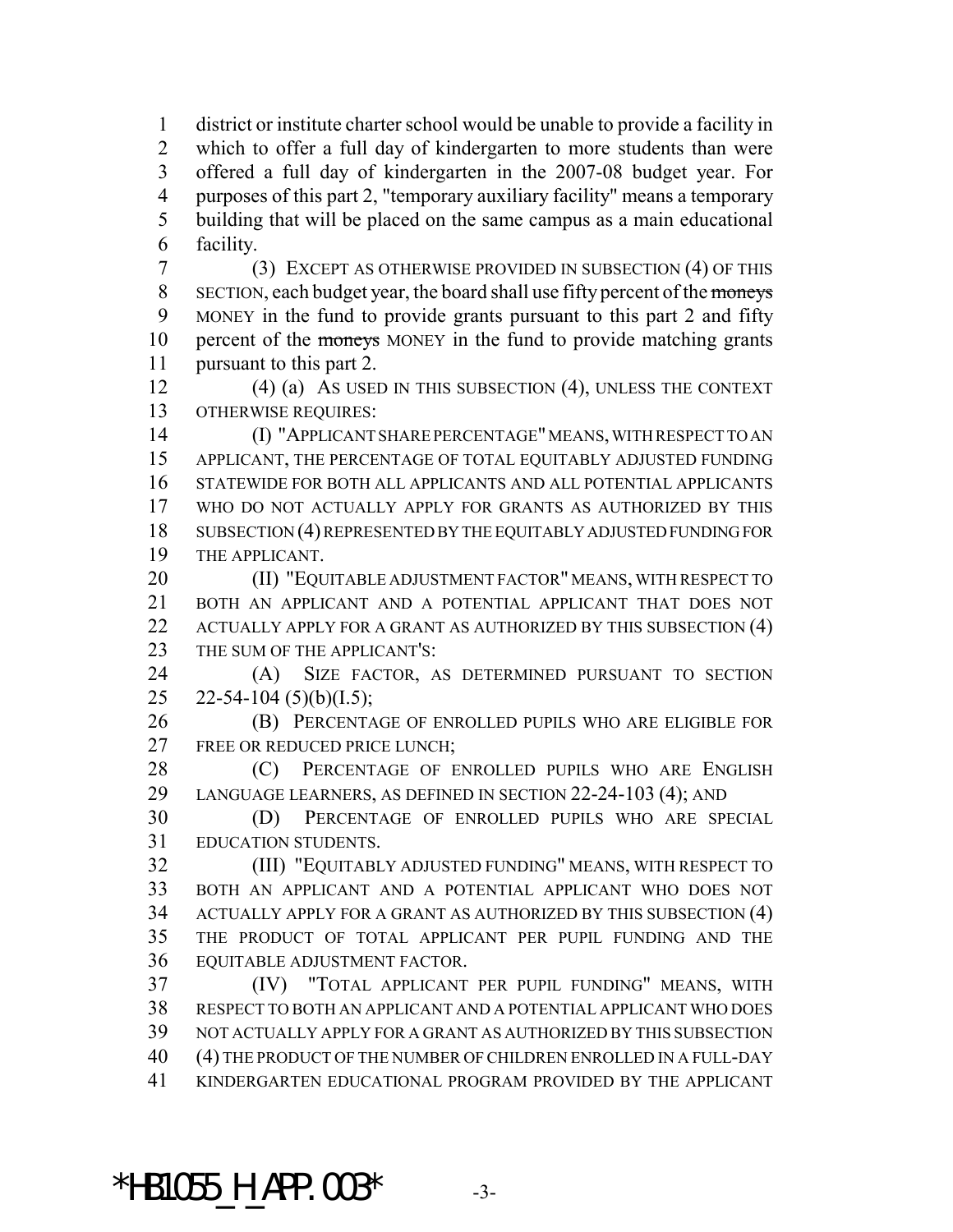DURING THE 2019-20 BUDGET YEAR AND THE APPLICANT'S PER PUPIL FUNDING AMOUNT, AFTER APPLICATION OF SECTION 22-54-104 (5)(g), FOR THE 2019-20 BUDGET YEAR.

 (b) ON JULY 1, 2019, THE STATE TREASURER SHALL TRANSFER TWENTY-FIVE MILLION DOLLARS FROM THE ASSISTANCE FUND TO THE FUND. DURING THE 2018-19 BUDGET YEAR, THE BOARD SHALL ACCEPT APPLICATIONS FROM APPLICANTS THAT WILL PROVIDE A FULL-DAY KINDERGARTEN EDUCATIONAL PROGRAM FOR THE 2019-20 BUDGET YEAR FOR FINANCIAL ASSISTANCE IN THE FORM OF FORMULA-BASED GRANTS IN A TOTAL AMOUNT OF UP TO TWENTY-FIVE MILLION DOLLARS FOR THE 2019-20 BUDGET YEAR. THE BOARD SHALL ESTABLISH GRANT APPLICATION REQUIREMENTS AND DEADLINES THAT ALLOW APPLICANTS TO EFFICIENTLY PROVIDE THE INFORMATION NEEDED TO ALLOW THE BOARD TO QUICKLY DETERMINE THE ESTIMATED AMOUNT OF THE FORMULA-BASED GRANT TO BE AWARDED TO EACH APPLICANT AND EXPEDITE DISTRIBUTION OF THE FORMULA-BASED GRANTS.

 (c) THE AMOUNT OF THE GRANT TO BE PROVIDED TO EACH APPLICANT PURSUANT TO SUBSECTION (4)(b) OF THIS SECTION IS DETERMINED BY THE FOLLOWING FORMULA:

20 THE LESSER OF \$25,000,000 X THE APPLICANT SHARE 21 PERCENTAGE OR THE AMOUNT ACTUALLY APPLIED FOR BY

22 THE APPLICANT.

23 ON JULY 1, 2020, THE STATE TREASURER SHALL TRANSFER FROM THE FUND TO THE ASSISTANCE FUND ANY PORTION OF THE TWENTY-FIVE MILLION DOLLARS PREVIOUSLY TRANSFERRED FROM THE ASSISTANCE 26 FUND TO THE FUND AS REQUIRED BY SUBSECTION  $(4)(b)$  OF THIS SECTION THAT IS NOT DISTRIBUTED TO APPLICANTS AS FORMULA-BASED GRANTS 28 DURING THE 2019-20 BUDGET YEAR.

29 (d) ON JULY 1, 2019, OR AS SOON AS FEASIBLE THEREAFTER, THE BOARD SHALL CAUSE TO BE DISTRIBUTED TO EACH APPLICANT EIGHTY PERCENT OF THE ESTIMATED AMOUNT OF THE APPLICANT'S FORMULA-BASED GRANT. AS SOON AS FEASIBLE FOLLOWING THE FINAL DETERMINATION OF STATEWIDE AND APPLICANT FULL-DAY KINDERGARTEN ENROLLMENT FOR THE 2019-20 BUDGET YEAR AND NO LATER THAN FEBRUARY 15, 2020, THE BOARD SHALL DETERMINE THE FINAL AMOUNT OF EACH APPLICANT'S FORMULA-BASED GRANT AND CAUSE TO BE DISTRIBUTED TO EACH APPLICANT ANY ADDITIONAL AMOUNT NEEDED TO ENSURE THAT EACH APPLICANT RECEIVES THE FULL FINAL AMOUNT OF ITS GRANT.

 (e) AS SOON AS POSSIBLE AFTER RECEIVING EACH DISTRIBUTION DESCRIBED IN THIS SECTION, THE AUTHORIZER FOR A CHARTER SCHOOL

\*HB1055 H APP.003\*  $-4$ -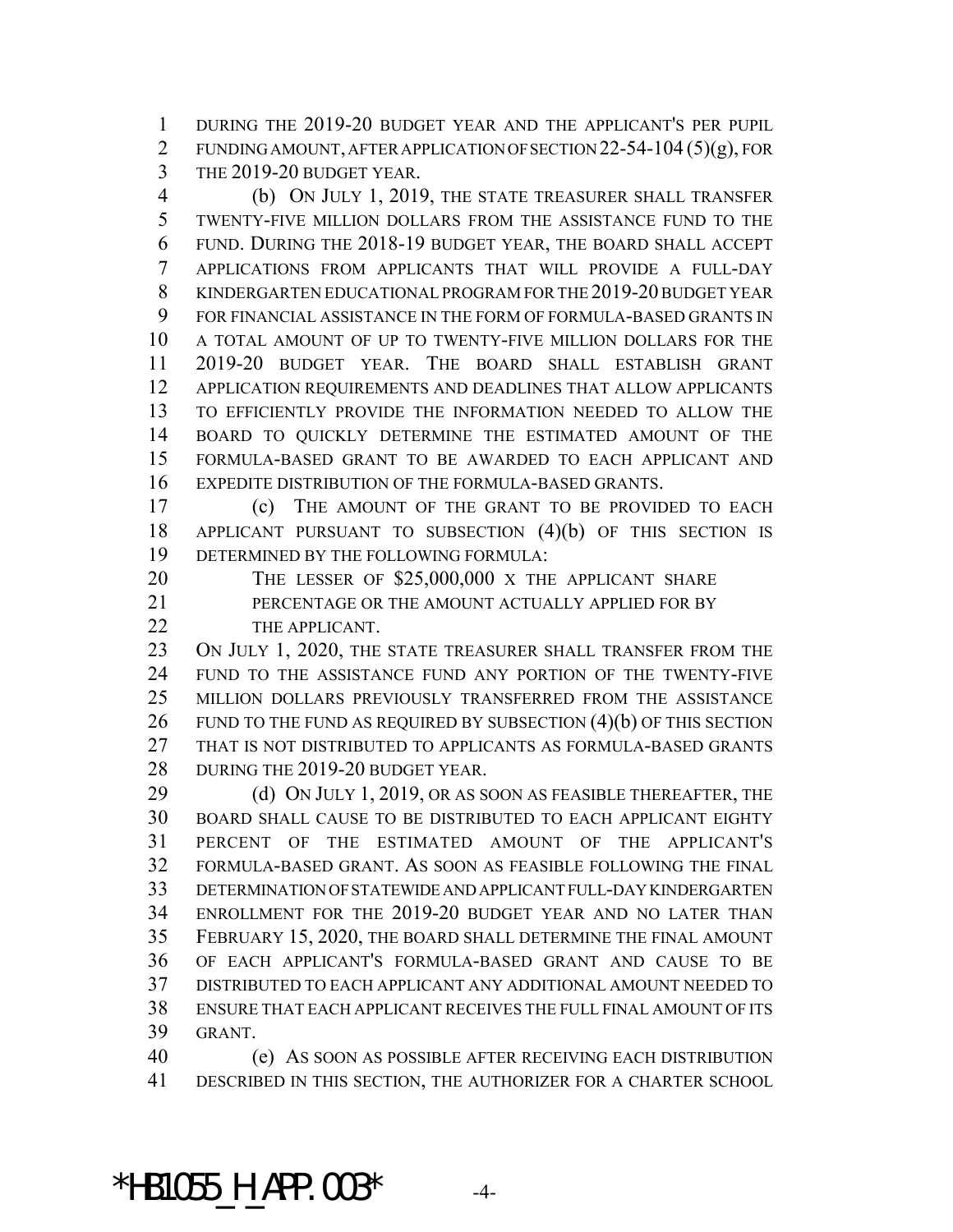THAT OPERATES A FULL-DAY KINDERGARTEN EDUCATIONAL PROGRAM SHALL DISTRIBUTE TO THE CHARTER SCHOOL, IN A LUMP SUM, ONE HUNDRED PERCENT OF THE AMOUNT RECEIVED THAT IS ATTRIBUTABLE TO THE FULL-DAY KINDERGARTEN PUPILS ENROLLED IN THE CHARTER SCHOOL.

 (f) AN APPLICANT MAY EXPEND A FORMULA-BASED GRANT RECEIVED PURSUANT TO THIS SUBSECTION (4) DURING THE 2019-20 BUDGET YEAR FOR THE PURPOSE OF ACQUIRING FURNITURE, FIXTURES, OR OTHER FIXED OR MOVEABLE EQUIPMENT, EXCLUDING CONSTRUCTION EQUIPMENT, THAT IS NEEDED TO CONDUCT A FULL-DAY KINDERGARTEN EDUCATIONAL PROGRAM OR A PRESCHOOL EDUCATIONAL PROGRAM.".

Renumber succeeding sections accordingly.

Page 5 of the bill, line 11, strike "PERCENTAGE" and substitute "NUMBER".

Page 5 of the bill, line 14, strike "PERCENTAGE" and substitute "NUMBER".

Page 6 of the bill, after line 19 insert:

 "**SECTION 5. Appropriation.** For the 2019-20 state fiscal year, \$50,000,000 is appropriated to the department of education. This appropriation is from the public school capital construction assistance fund created in section 22-43.7-104 (1), C.R.S. To implement this act, the department may use this appropriation for public school capital construction assistance board cash grants.

 **SECTION 6. Appropriation.** For the 2019-20 state fiscal year, 23 \$25,000,000 is appropriated to the department of education. This appropriation is from the full-day kindergarten facility capital construction fund created in section 22-43.7-201 (1), C.R.S. To implement this act, the department may use this appropriation for grants made pursuant to section 22-43.7-201 (4), C.R.S.

 **SECTION 7. Appropriation.** For the 2019-20 state fiscal year, \$5,000,000 is appropriated to the department of education. This appropriation is from the public school capital construction assistance fund created in section 22-43.7-104 (1), C.R.S. To implement this act, the department may use this appropriation for public school capital construction assistance board lease payments.

 **SECTION 8. Appropriation.** For the 2019-20 state fiscal year, \$656,559 is appropriated to the department of education. This appropriation is from the state education fund created in section 17(4)(a)

\*HB1055 H APP.003\*  $-5$ -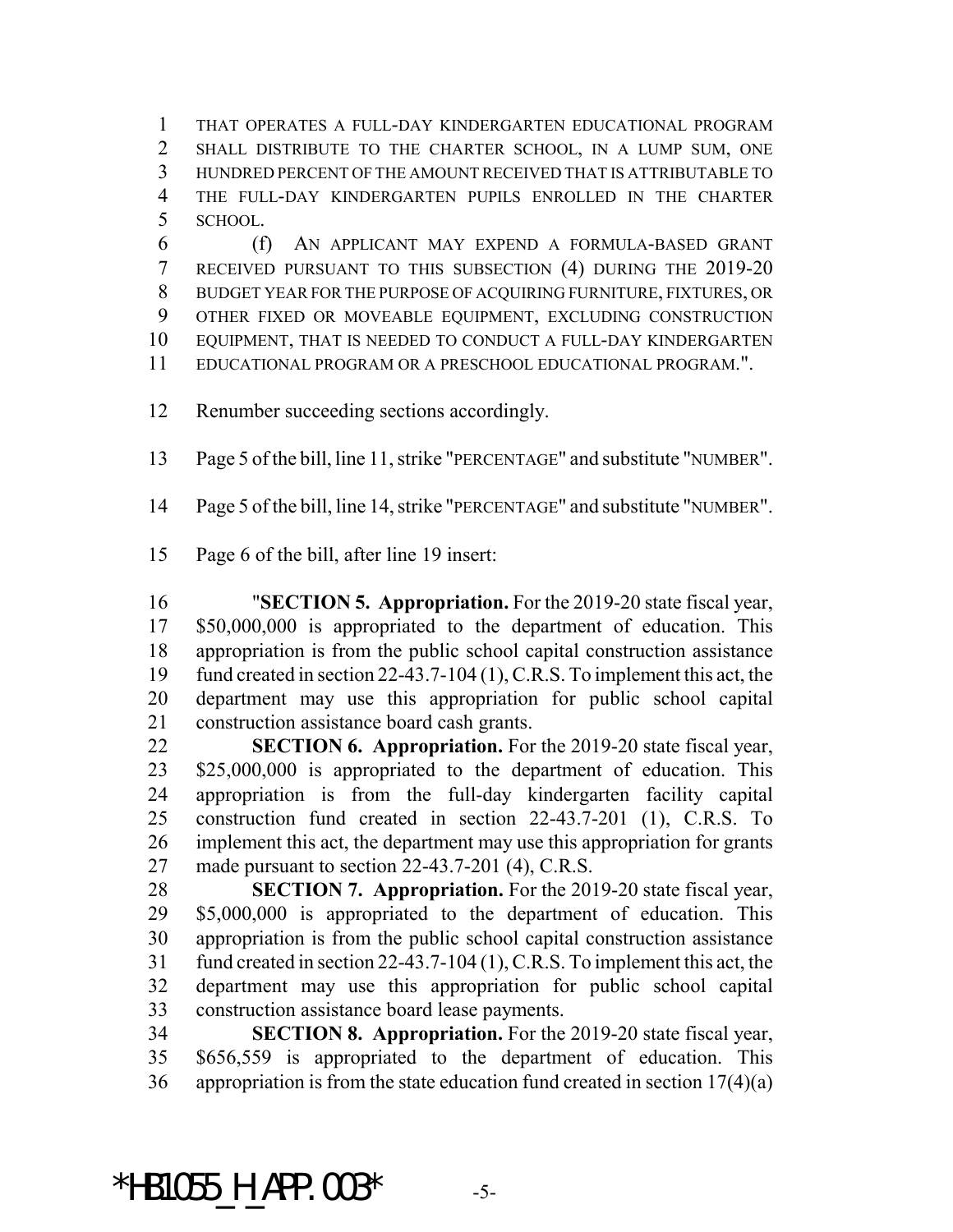1 of article IX of the state constitution. To implement this act, the

2 department may use this appropriation for state aid to charter school<br>3 facilities.

facilities.

\*HB1055\_H\_APP.003\* -6-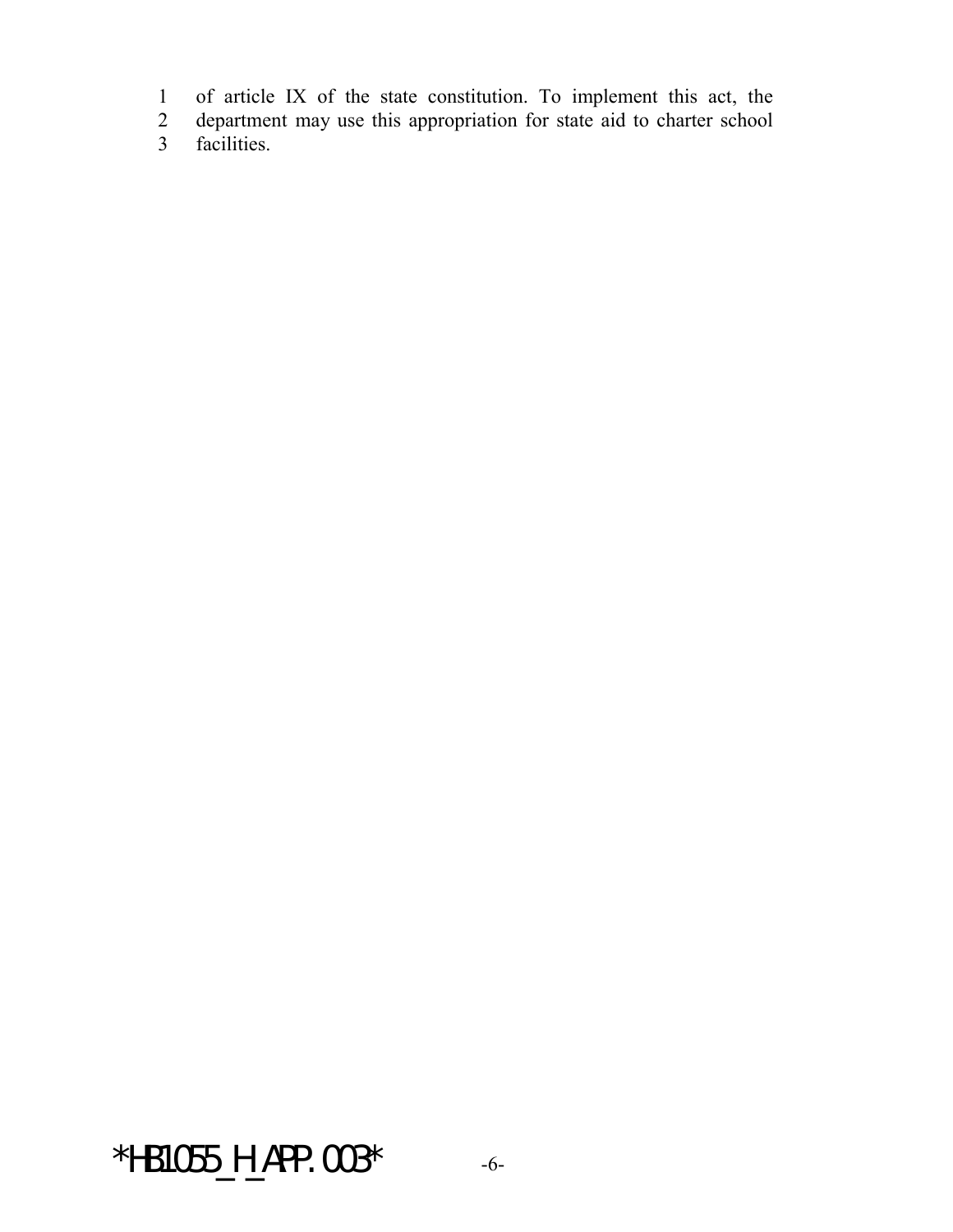|                |                                                                                                                                                                                        |                           |              | APPROPRIATION FROM            |                 |                                                |                          |             |                                       |                                                                                                                                                                     |  |
|----------------|----------------------------------------------------------------------------------------------------------------------------------------------------------------------------------------|---------------------------|--------------|-------------------------------|-----------------|------------------------------------------------|--------------------------|-------------|---------------------------------------|---------------------------------------------------------------------------------------------------------------------------------------------------------------------|--|
|                |                                                                                                                                                                                        | ITEM &<br><b>SUBTOTAL</b> | <b>TOTAL</b> | <b>GENERAL</b><br><b>FUND</b> |                 | <b>GENERAL</b><br><b>FUND</b><br><b>EXEMPT</b> | CASH<br><b>FUNDS</b>     |             | <b>REAPPROPRIATED</b><br><b>FUNDS</b> | FEDERAL<br><b>FUNDS</b>                                                                                                                                             |  |
|                |                                                                                                                                                                                        | $\mathbb S$               | $\mathbb S$  | $\$$                          | $\mathcal{S}$   |                                                | $\mathbb S$              | $\mathbb S$ | $\mathbb S$                           |                                                                                                                                                                     |  |
| 1              |                                                                                                                                                                                        |                           |              |                               |                 |                                                |                          |             |                                       | SECTION 9. Appropriation to the department of education for the fiscal year beginning July 1, 2018. In Session Laws of Colorado 2018, section 2 of chapter 424, (HB |  |
| $\overline{2}$ | 18-1322), amend Part III (2)(C)(2) and the affected totals, as the affected totals are amended by SB19-128 and as the affected totals are further amended by section 8 of SB19-207, as |                           |              |                               |                 |                                                |                          |             |                                       |                                                                                                                                                                     |  |
| 3              | follows:                                                                                                                                                                               |                           |              |                               |                 |                                                |                          |             |                                       |                                                                                                                                                                     |  |
| $\overline{4}$ | Section 2. Appropriation.                                                                                                                                                              |                           |              |                               |                 |                                                |                          |             |                                       |                                                                                                                                                                     |  |
| 5              |                                                                                                                                                                                        |                           |              |                               | <b>PART III</b> |                                                |                          |             |                                       |                                                                                                                                                                     |  |
| 6              | DEPARTMENT OF EDUCATION                                                                                                                                                                |                           |              |                               |                 |                                                |                          |             |                                       |                                                                                                                                                                     |  |
| $\tau$         |                                                                                                                                                                                        |                           |              |                               |                 |                                                |                          |             |                                       |                                                                                                                                                                     |  |
| $8\,$          | (2) ASSISTANCE TO PUBLIC SCHOOLS                                                                                                                                                       |                           |              |                               |                 |                                                |                          |             |                                       |                                                                                                                                                                     |  |
| 9              | (C) Grant Programs, Distributions, and Other Assistance                                                                                                                                |                           |              |                               |                 |                                                |                          |             |                                       |                                                                                                                                                                     |  |
| 10             | (2) Capital Construction                                                                                                                                                               |                           |              |                               |                 |                                                |                          |             |                                       |                                                                                                                                                                     |  |
| 11             | Division of Public School                                                                                                                                                              |                           |              |                               |                 |                                                |                          |             |                                       |                                                                                                                                                                     |  |
| 12             | Capital Construction                                                                                                                                                                   |                           |              |                               |                 |                                                |                          |             |                                       |                                                                                                                                                                     |  |
| 13             | Assistance                                                                                                                                                                             | 1,407,245                 |              |                               |                 |                                                | $1,407,245$ <sup>f</sup> |             |                                       |                                                                                                                                                                     |  |
| 14             |                                                                                                                                                                                        |                           |              |                               |                 |                                                | $(15.0$ FTE)             |             |                                       |                                                                                                                                                                     |  |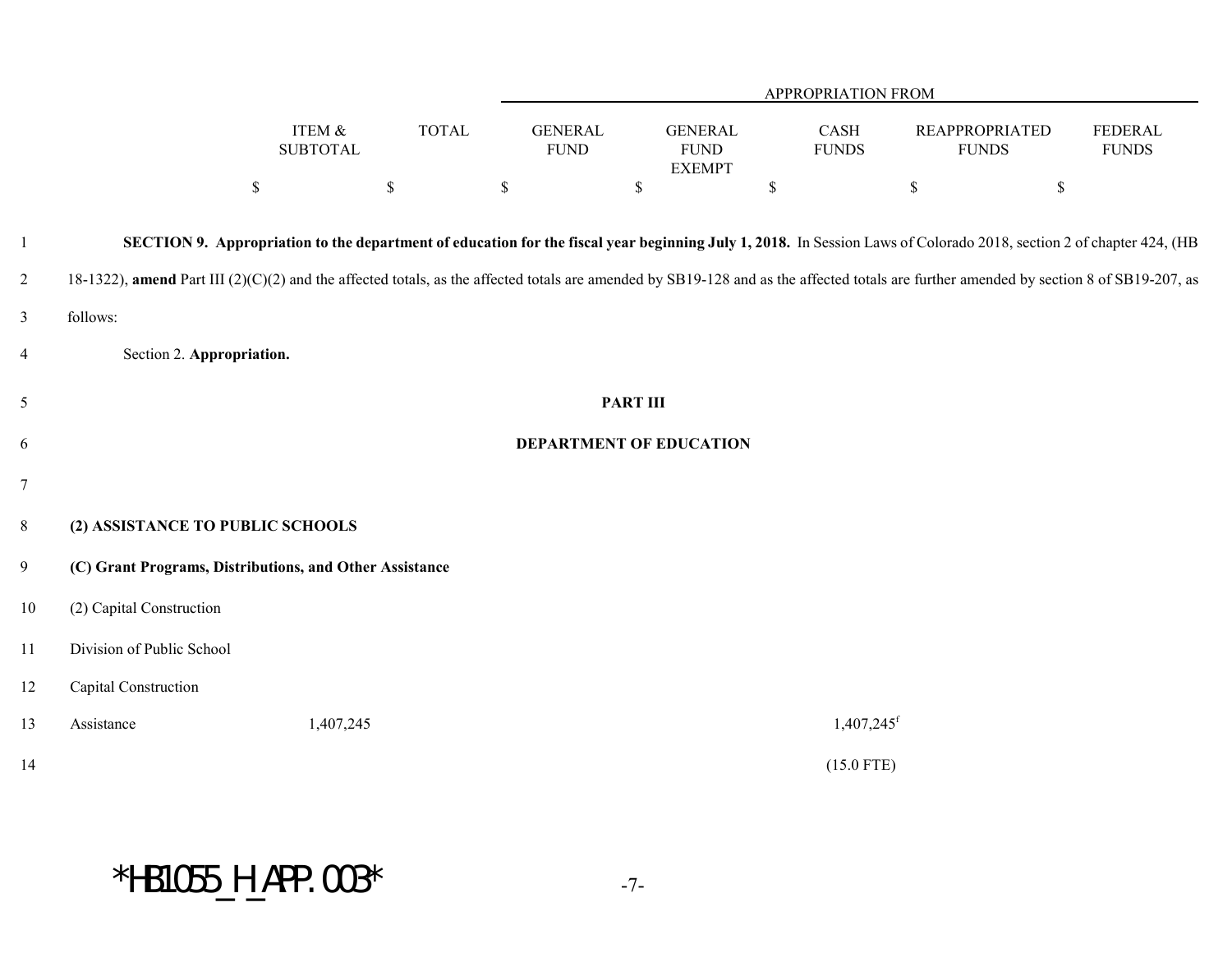|                 |                                  |                           |              | APPROPRIATION FROM             |             |                                                 |             |                           |                                        |             |                                |
|-----------------|----------------------------------|---------------------------|--------------|--------------------------------|-------------|-------------------------------------------------|-------------|---------------------------|----------------------------------------|-------------|--------------------------------|
|                 |                                  | ITEM &<br><b>SUBTOTAL</b> | <b>TOTAL</b> | <b>GENERAL</b><br>${\rm FUND}$ |             | <b>GENERAL</b><br>${\rm FUND}$<br><b>EXEMPT</b> |             | CASH<br>${\rm FUNDS}$     | <b>REAPPROPRIATED</b><br>${\rm FUNDS}$ |             | <b>FEDERAL</b><br><b>FUNDS</b> |
|                 |                                  | \$<br>$\mathbb S$         |              | $\mathbb S$                    | $\mathbb S$ |                                                 | $\mathbb S$ |                           | $\mathbb S$                            | $\mathbb S$ |                                |
| $\mathbf{1}$    | Public School Capital            |                           |              |                                |             |                                                 |             |                           |                                        |             |                                |
| $\overline{2}$  | <b>Construction Assistance</b>   |                           |              |                                |             |                                                 |             |                           |                                        |             |                                |
| $\mathfrak{Z}$  | Board - Lease Payments           | 81,000,000                |              |                                |             |                                                 |             | 81,000,000f               |                                        |             |                                |
| $\overline{4}$  | Public School Capital            |                           |              |                                |             |                                                 |             |                           |                                        |             |                                |
| $5\overline{)}$ | <b>Construction Assistance</b>   |                           |              |                                |             |                                                 |             |                           |                                        |             |                                |
| 6               | Board - Cash Grants <sup>5</sup> | 70,000,000                |              |                                |             |                                                 |             | 70,000,000f               |                                        |             |                                |
| $\tau$          | Financial Assistance             |                           |              |                                |             |                                                 |             |                           |                                        |             |                                |
| $8\,$           | <b>Priority Assessment</b>       | 150,000                   |              |                                |             |                                                 |             | $150,000$ <sup>f</sup>    |                                        |             |                                |
| $\overline{9}$  | State Aid for Charter            |                           |              |                                |             |                                                 |             |                           |                                        |             |                                |
| $10\,$          | <b>School Facilities</b>         | 25,000,000                |              |                                |             |                                                 |             | $25,000,000$ <sup>s</sup> |                                        |             |                                |
| 11              |                                  | 29,250,000                |              |                                |             |                                                 |             | 29,250,000 <sup>g</sup>   |                                        |             |                                |
| 12              |                                  | 177,557,245               |              |                                |             |                                                 |             |                           |                                        |             |                                |
| 13              |                                  | 181,807,245               |              |                                |             |                                                 |             |                           |                                        |             |                                |
| 14              |                                  |                           |              |                                |             |                                                 |             |                           |                                        |             |                                |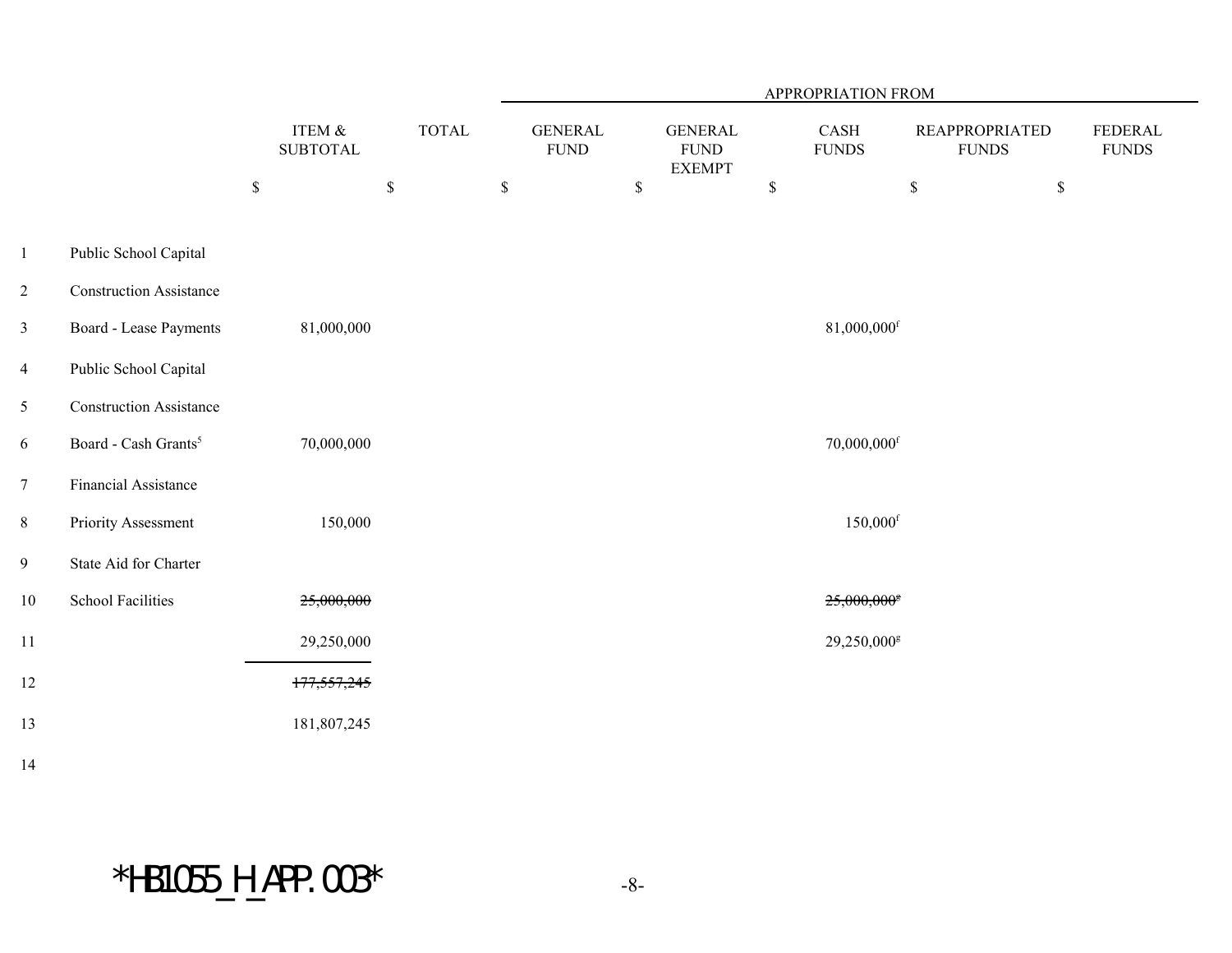|                |                                                                                                                                                                                                      |                                           |                               |                                                | APPROPRIATION FROM            |                                       |                             |
|----------------|------------------------------------------------------------------------------------------------------------------------------------------------------------------------------------------------------|-------------------------------------------|-------------------------------|------------------------------------------------|-------------------------------|---------------------------------------|-----------------------------|
|                |                                                                                                                                                                                                      | <b>TOTAL</b><br>ITEM &<br><b>SUBTOTAL</b> | <b>GENERAL</b><br><b>FUND</b> | <b>GENERAL</b><br><b>FUND</b><br><b>EXEMPT</b> | CASH<br><b>FUNDS</b>          | <b>REAPPROPRIATED</b><br><b>FUNDS</b> | FEDERAL<br><b>FUNDS</b>     |
|                | \$                                                                                                                                                                                                   | $\mathsf{\$}$                             | \$                            | $\mathsf{\$}$                                  | \$                            | \$<br>\$                              |                             |
| $\mathbf{1}$   | <sup>f</sup> These amounts shall be from the Public School Capital Construction Assistance Fund created in Section 22-43.7-104 (1), C.R.S.                                                           |                                           |                               |                                                |                               |                                       |                             |
| 2              | <sup>g</sup> Of this amount, \$20,000,000 shall be from the State Education Fund created in Section 17 (4)(a) of Article IX of the State Constitution, and \$5,000,000 \$9,250,000 shall be from the |                                           |                               |                                                |                               |                                       |                             |
| $\mathfrak{Z}$ | Charter School Facilities Assistance Account, an account within the Public School Capital Construction Assistance Fund, created in Section 22-43.7-104 (2)(d), C.R.S. Pursuant to Section            |                                           |                               |                                                |                               |                                       |                             |
| $\overline{4}$ | 17 (3) of Article IX of the State Constitution, appropriations from the State Education Fund are not subject to the limitation on fiscal year spending set forth in Section 20 of Article            |                                           |                               |                                                |                               |                                       |                             |
| 5              | X of the State Constitution.                                                                                                                                                                         |                                           |                               |                                                |                               |                                       |                             |
| 6              |                                                                                                                                                                                                      |                                           |                               |                                                |                               |                                       |                             |
| $\tau$         |                                                                                                                                                                                                      |                                           |                               |                                                |                               |                                       |                             |
| $8\,$          | <b>TOTALS PART III</b>                                                                                                                                                                               |                                           |                               |                                                |                               |                                       |                             |
| 9              | (EDUCATION)                                                                                                                                                                                          | \$5,683,206,524                           | \$3,101,068,143               | \$885,333,333 <sup>a</sup>                     | $$1,040,224,578$ <sup>b</sup> | \$39,385,509°                         | $$617,194,961$ <sup>d</sup> |
| $10\,$         |                                                                                                                                                                                                      | \$5,687,456,524                           |                               |                                                | 1,044,474,578 <sup>b</sup>    |                                       |                             |
| 11             |                                                                                                                                                                                                      |                                           |                               |                                                |                               |                                       |                             |
| 12             | <sup>a</sup> This amount shall be from the General Fund Exempt Account created in Section 24-77-103.6 (2), C.R.S.                                                                                    |                                           |                               |                                                |                               |                                       |                             |
| 13             | $b$ Of this amount, \$4,046,629 contains an (I) notation.                                                                                                                                            |                                           |                               |                                                |                               |                                       |                             |
| 14             | $\degree$ Of this amount, \$20,100,000 contains an (I) notation.                                                                                                                                     |                                           |                               |                                                |                               |                                       |                             |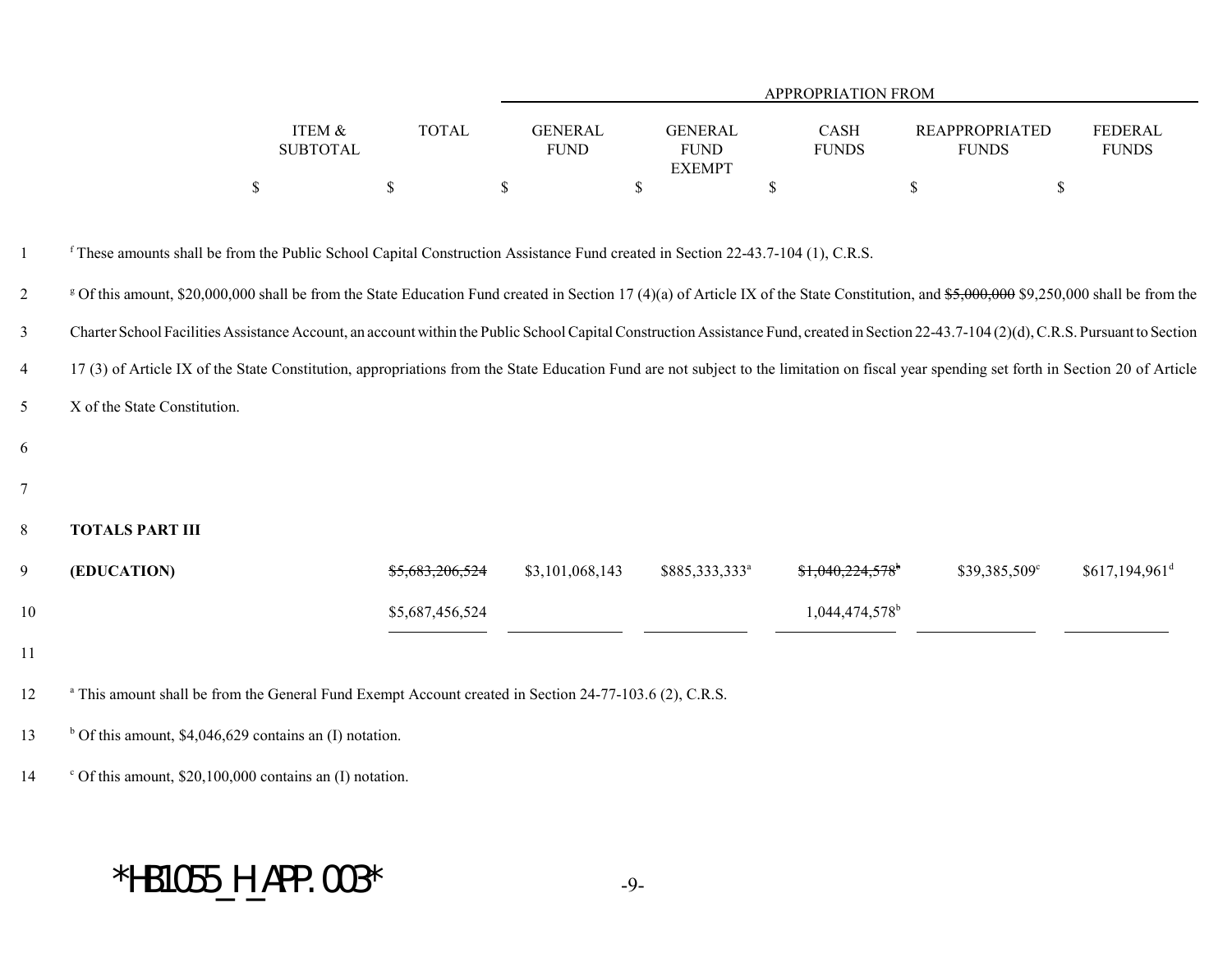|                 |              | <b>APPROPRIATION FROM</b> |               |              |                       |                |  |  |  |  |
|-----------------|--------------|---------------------------|---------------|--------------|-----------------------|----------------|--|--|--|--|
|                 |              |                           |               |              |                       |                |  |  |  |  |
| ITEM &          | <b>TOTAL</b> | GENERAL                   | GENERAL       | CASH         | <b>REAPPROPRIATED</b> | <b>FEDERAL</b> |  |  |  |  |
| <b>SUBTOTAL</b> |              | <b>FUND</b>               | <b>FUND</b>   | <b>FUNDS</b> | <b>FUNDS</b>          | <b>FUNDS</b>   |  |  |  |  |
|                 |              |                           | <b>EXEMPT</b> |              |                       |                |  |  |  |  |
|                 |              |                           |               |              |                       |                |  |  |  |  |

<sup>d</sup> This amount contains an (I) notation.".

2

 $*$ HB1055\_H\_APP.003 $*$  -10-